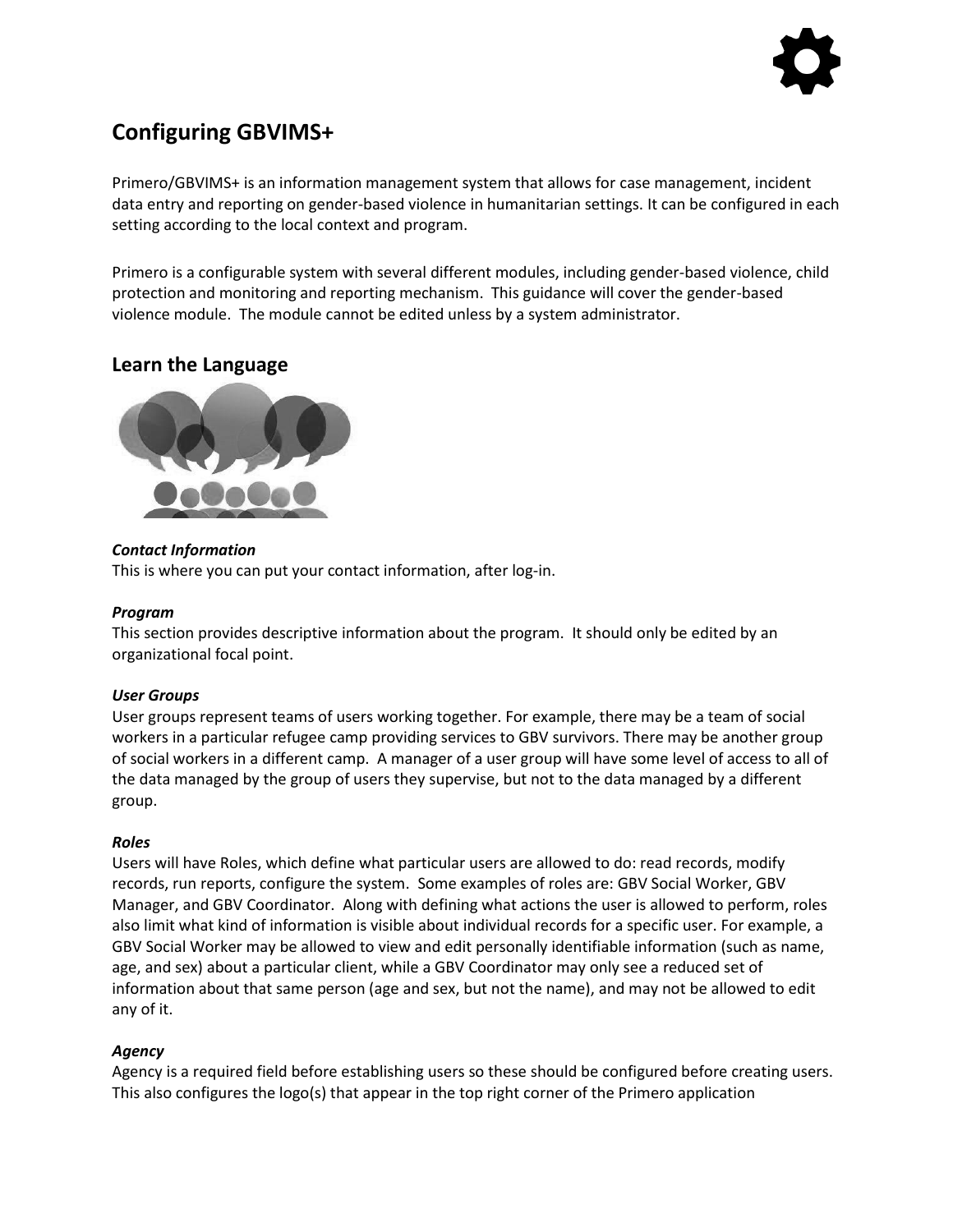#### *Users*

Users are the individuals working for service-providing organizations who use the system.

#### *Forms*

A form contains information about an individual, similar to the way you would collect information with a paper-based form.

## *Fields*

A field (data field) is information within a form. Fields include examples like name, age, date of birth. Fields types include:

- Text
- Text Area
- Date
- Check Boxes
- Tick Box
- Select Drop Down
- Radio Button
- Numeric Field
- Date Field / Date Range

## **How to Configure GBVIMS+**

The gender-based violence module comes with a default set of configurations and forms. These configurations can be further customized in country. GBVIMS+ can be configured by clicking on the 'settings' button in the header navigation bar.



## **Configuring the Agency**

Agency is a required field for setting up users so these should be configured before creating users. This also configures the logo(s) that appear in the top right corner of the database. To create an agency:

- 1. Click on **Settings** in the header navigation bar.
- 2. Click on **Agency** from the left panel navigation bar.

| Users       |
|-------------|
| Agency      |
| Roles       |
| User Groups |
| Program     |
| Modules     |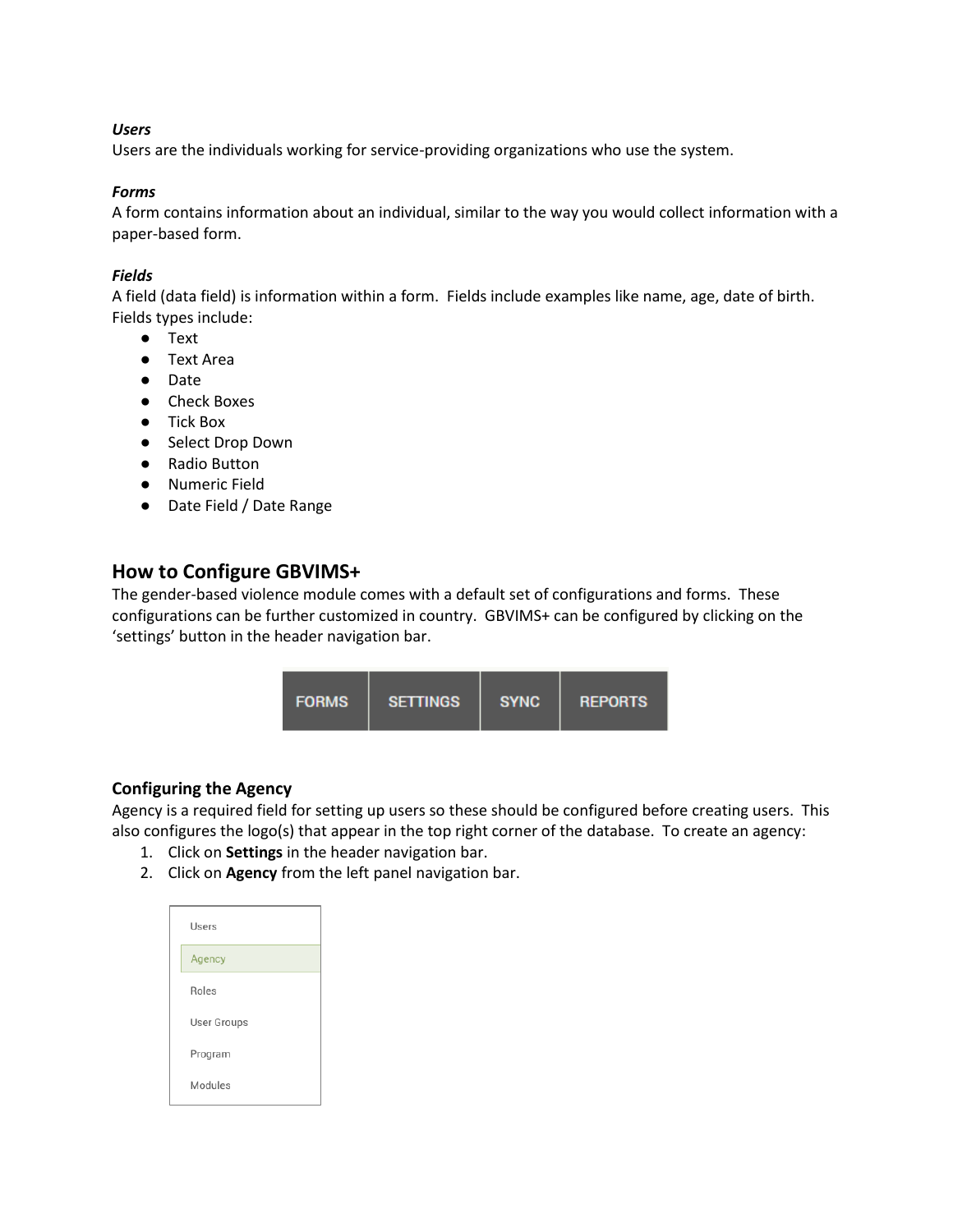- 3. Click on **Create**.
- 4. Add the name of the agency (this field is mandatory). You can also add a description of the agency and a logo.
- 5. For the logo to appear at the top right of the screen in the Primero application, check the box at the bottom of the form as shown below and click on the **Save** button once all the information is entered.

| Logo enabled? | ☑ |
|---------------|---|
|               |   |

To edit an existing agency:

- 1. Click on **Agency**.
- 2. Find the agency you want to edit. Click on **Show** or **Edit** in the right column.
- 3. Edit any information, then click **Save**.

## **Managing Users and Setting up User Roles**

Each individual using GBVIMS+ needs at least one role and one user group assignment. This will customize user access to records (cases or incidents) and functions.

- **Users** are the individuals using GBVIMS+ who each have a unique username and password.
- Their **Role** sets the actions they can and cannot perform write, export, flag, import, etc. and the data they can see - their own, their group or all.
- Their **User Group** creates teams of users who can share information. However, what the users in this group can see is governed by the data set in the role.

Each of the above elements is created or edited from the **Settings** function.

## **Creating and Editing User Roles**

User Roles are important because they set the:

- *Records*: what records can be accessed by this role includes all records, only users in my group or only my records.
- *Permissions*: what actions the user can perform; this includes, for example, read, write, flag, etc. This can be uniquely customized for cases and incidents. Under permissions it is also determined who can edit roles, users, groups, forms, lookups, system and reporting.
- *Forms*: the specific forms a user can access. All fields on the form will be visible if the user has access to the form.

To create a role:

- 1. Click on **Settings** in the header navigation bar.
- 2. Click on **Roles** from the left panel navigation bar.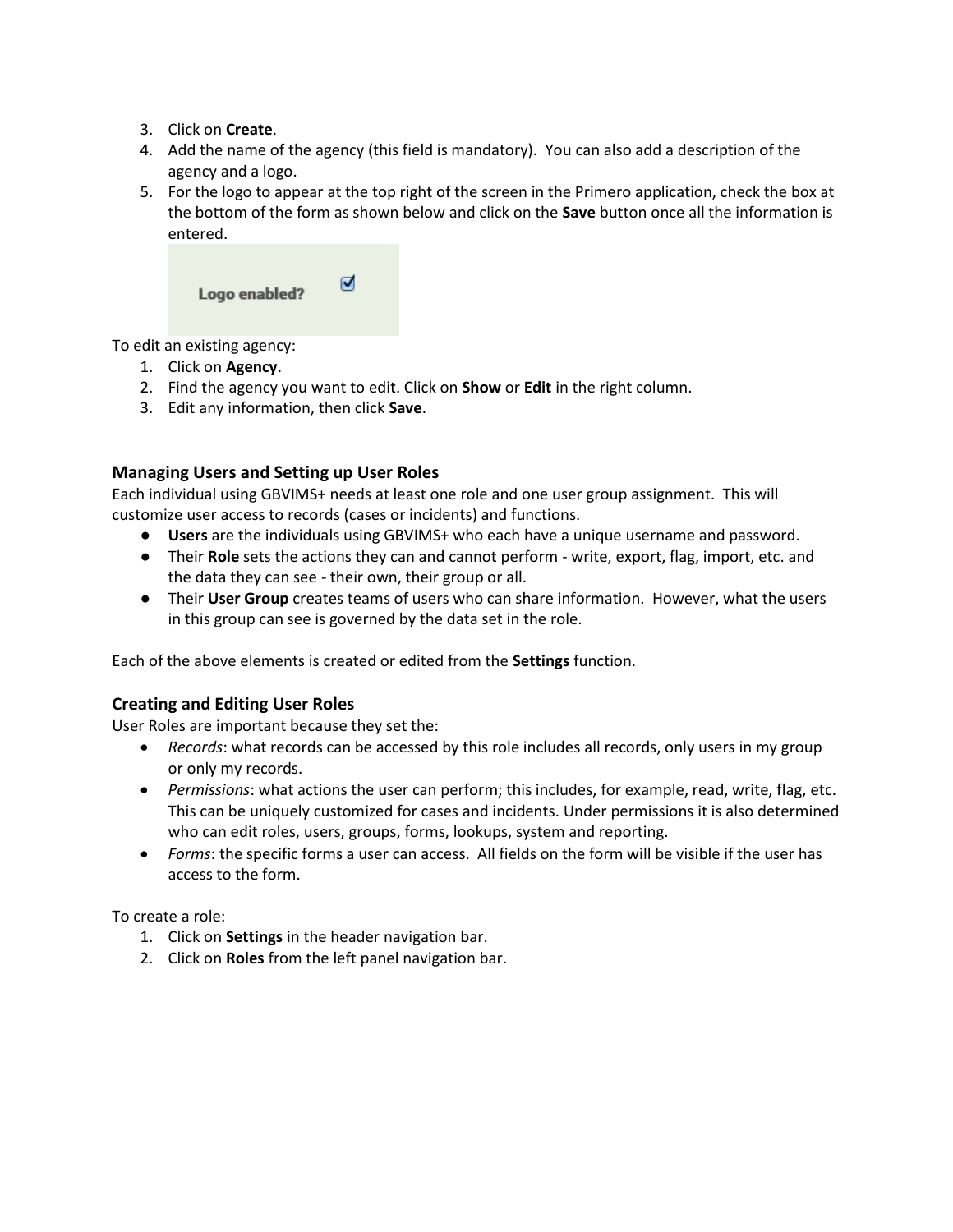| Users       |
|-------------|
| Roles       |
| User Groups |
| Program     |
| Modules     |

- 3. Click on **Create Role**.
- 4. In the box that appears, you can set the **Records, Permissions**, and **Forms** a user with this role can access. Click on the **Save** button once all the information is entered. It is required that the user have access to the **Record Owner** form. A user cannot edit this form, but access will be needed for the system to allow the user to access the record type.

To edit an existing role:

- 1. Click on **Roles**.
- 2. Find the role you want to edit. Click on **Show** or **Edit** in the right column.
- 3. Edit any information, then click **Save**.

NOTE: It is recommended not to delete a role unless it was created in error as this may have a negative impact on any users who have been assigned that role.

#### **Recommendations for Creating Roles**

- When creating the role, if you do not check any forms, users with this role will see the default set of forms for the GBV module assigned when their username is created. However, if you check even one form in Case or Incident, you must click all the forms the user should access in all groups of forms.
- Record Owner is a required form. If you are selecting forms, you must include Record Owner with any other forms within the group otherwise users with this role will be crippled. The Record Owner form must be selected within each group of Case, Incident and Tracing Request forms. Selecting it once is not adequate.
- The list of forms for Cases contains forms for both the GBV and Child Protection modules and, likewise, the list of forms for Incidents contains forms for the GBV module. For the user to see the forms, the role must have access to the form and the username must have access to the module. This will need to be customized in country.
- **Incident Forms** related to the GBVIMS+: Alleged Perpetrator, GBV Incident, GBV Individual Details, Other Documents, Record Owner, Service Referrals, and Type of Violence
- **Case Forms** related to the GBVIMS+: Action Plan, Case Closure, Consent for Referrals, Consent for Services, Other Documents, Record Owner, Referrals and Transfers, Safety Plan, Survivor Assessment, and Survivor Information.

GBVIMS+ users do not need access to any other default system forms other than those listed above.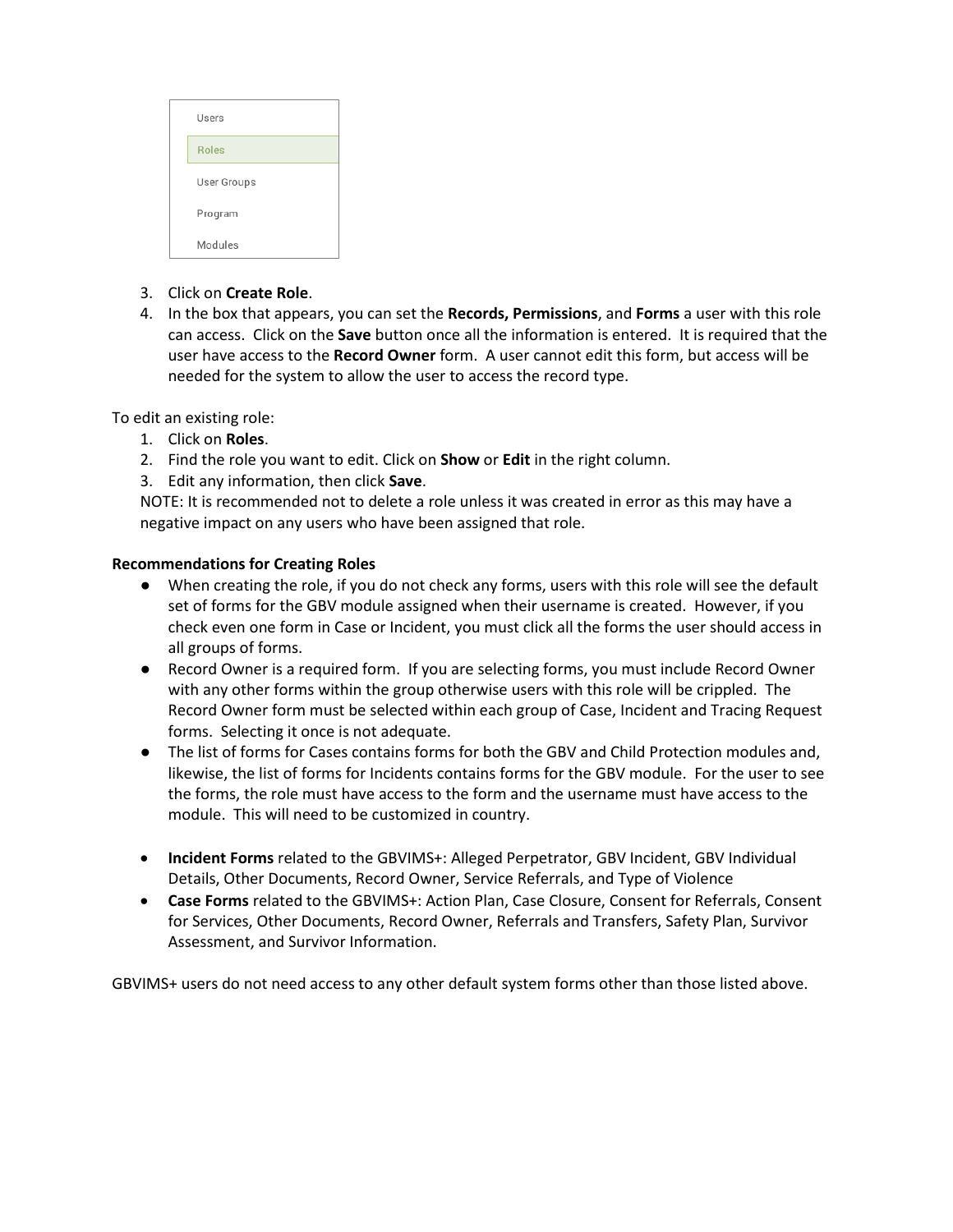## **Creating and Editing User Groups**

User Groups are used to create teams of users and allow different levels of access to records within the group. As with Roles, this should be set up before creating individual users. Users are assigned to a User Group when each user is created. Access to the records (cases or incidents) must be one of the following options:

- Access only my records
- Access all records owned by users in my group
- Access all records

To create a user group:

- 1. Click on **Settings** in the header navigation bar.
- 2. Click on **User Groups** from the left panel navigation bar.

| Users              |  |
|--------------------|--|
| Agency             |  |
| Roles              |  |
| <b>User Groups</b> |  |
| Program            |  |
| Modules            |  |

- 3. Click on **Create User Group**.
- 4. Add the name of the group (this field is mandatory). You can also add a description of the user group.
- 5. Click on the **Save** button once all the information is entered.

To edit the user group:

- 1. Click on **User Group**.
- 2. Find the role you want to edit. Click on **Show** or **Edit** in the right column.
- 3. Edit any information, then click **Save**.
- 4. NOTE: It is recommended not to delete a user group unless it was created in error as this may have a negative impact on any users who have been assigned that user group.

## **Creating and Editing Users**

Users are the individuals using GBVIMS+ who each have a unique username and password. Before setting up users, the roles, user group and agency for that user must be set up. For each individual user, the following information is specified:

- *Full Name*: This should be the user's name.
- *Username*: This should be unique.
- *User Code*: This is the user's staff code, per the GBVIMS coding system. This is essential to add for the users if you are exporting data for analysis into the incident recorder.
- *Password*: This should be unique. There is no way for a user to reset their password. A standard password should not be given for all users with the expectation that they can change it. It must have 8 characters and include both letters and numbers.
- *Role*: Select an existing role.
- *Modules*: A user is given access to one or more modules in Primero. The default modules are CP and GBV. It should be set to GBV only.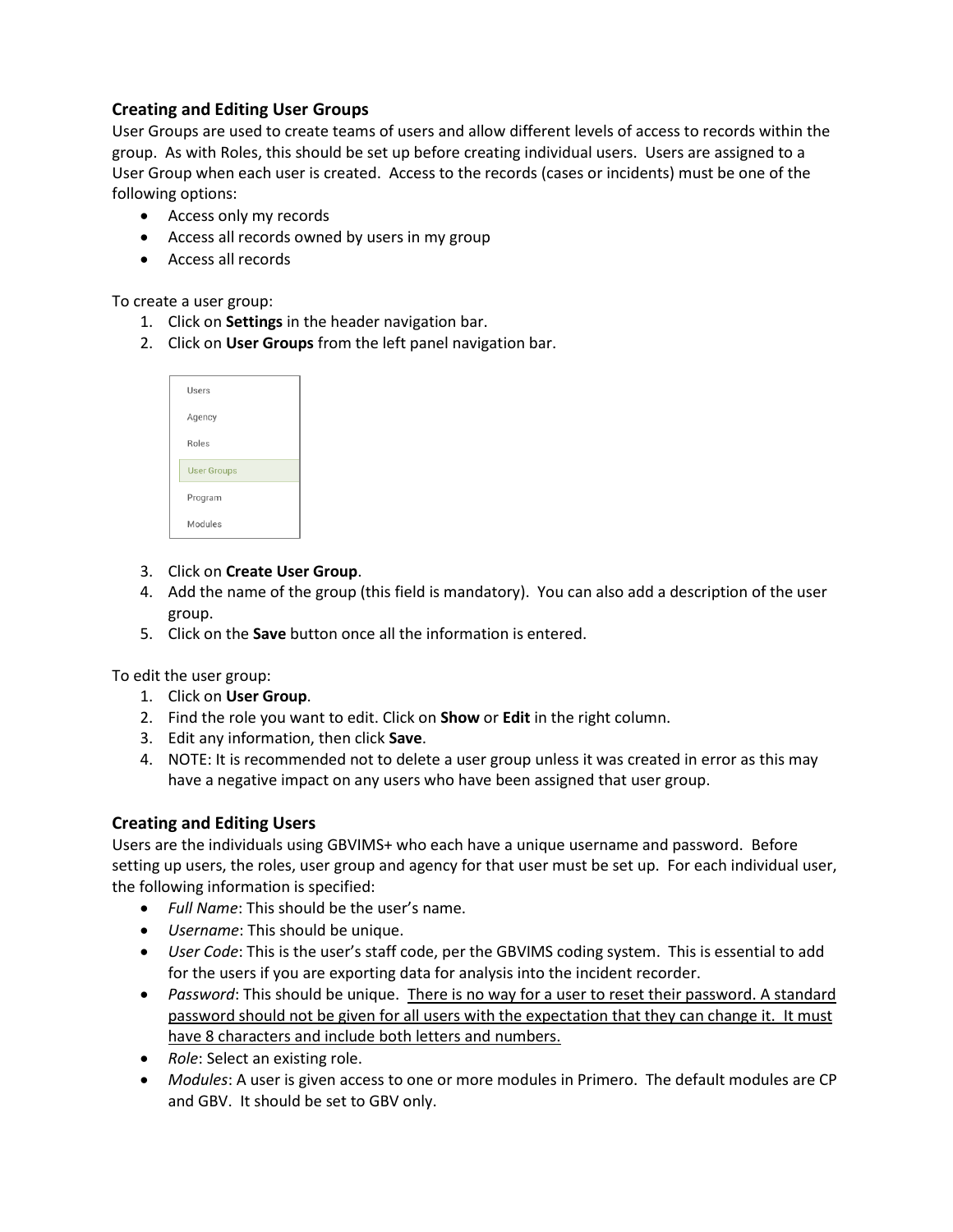- *User Groups*: This must be an existing user group or groups.
- *Agency*: The agency is a required field.

To create a new user:

- 1. Click on **Settings** in the header navigation bar.
- 2. Click on **Users** from the left panel navigation bar.

| <b>Users</b>       |
|--------------------|
| Agency             |
| <b>Roles</b>       |
| <b>User Groups</b> |
| Program            |
| <b>Modules</b>     |

- 3. Click on **Create User**.
- 4. Add the mandatory fields: name, username (must be unique), password, and re-enter the password, organization (agency).
- 5. Then, select none, one or multiple of the roles, modules (should be only GBV), user groups, and other optional information such as phone, email, position, and location.
- 6. Click on the **Save** button once all the information is entered.

#### **Disabling and Deleting Users**

It is recommended not to delete a user unless it was created in error as this may have a negative impact on any users who have been assigned that role. Instead, it is recommended that a user access be disabled. Disabling a username will prohibit that username from being used to log in to GBVIMS+

To disable a user:

- 1. Click on **Settings** in the header navigation bar.
- 2. Click on **Users** from the left panel navigation bar.
- 3. From the list of users, find the username to be changed and click **Edit** in the right column. Check the box at the bottom of the form as shown below to disable the Username and click on the **Save** button once all the desired information is entered.

| <b>Disabled</b> | ☑ |
|-----------------|---|
|                 |   |

Although not recommended, if for some reason a user needs to be deleted, follow these steps:

- 1. Click on **Settings** in the header navigation bar.
- 2. Click on **Users** from the left panel navigation bar.
- 3. From the list of users, find the username to be deleted. Click **Delete** in the options in the right column. A confirmation box will appear: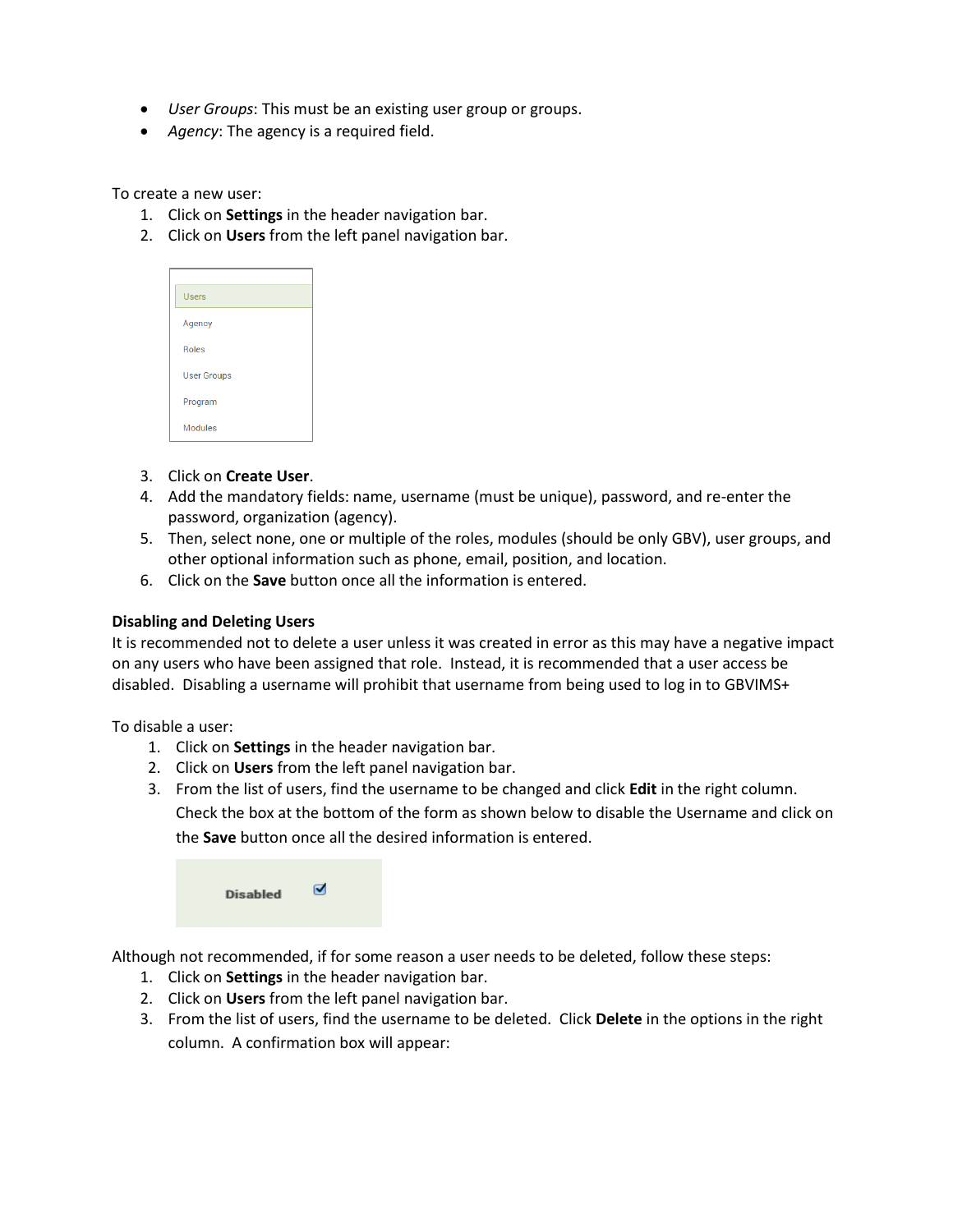| Are you sure you want to delete this user? Deletion can not be undone. Click OK To Delete User. |  |
|-------------------------------------------------------------------------------------------------|--|
|                                                                                                 |  |
|                                                                                                 |  |

4. Then click OK. To cancel and keep the username click on the **Cancel** button. Deleting a user cannot be undone.

## **Form and Field Configuration**

A form contains information about an individual, similar to the way you collect information with a paper-based form. By configuring GBVIMS+ you can create a new form, modify existing forms, add new fields to a form, reorder the fields, or allow different forms to share the same field.

A field (data field) is information within a form. Fields include examples like name, age, date of birth. The same field can be 'shared' on different forms so that you can enter a date of birth on one form and see it on multiple forms. Fields can only be shared between cases or shared between incidents. A field cannot be shared across cases and incidents though. There are a variety of field types including:

- Text
- Text Area
- Date
- Check Boxes
- Tick Box
- Select Drop Down
- Radio Button
- Numeric Field
- Date Field / Date Range

Forms are created first and then the fields on those forms are added once the form is created. Forms can only be created or modified by a user with the appropriate permissions.

#### **Creating and Editing a New Form**

GBVIMS+ should come pre-loaded with forms for use. However, you may need to add additional forms.

To create a new form:

- 1. Click on **Forms** in the header navigation bar.
- 2. Select **GBV** from the box on the right.
- 3. Then select either **Case** or **Incident**, depending on the type of form you want to create.
- 4. Then select **New Form Section**.



5. Add in the information for the name, description, and form group name.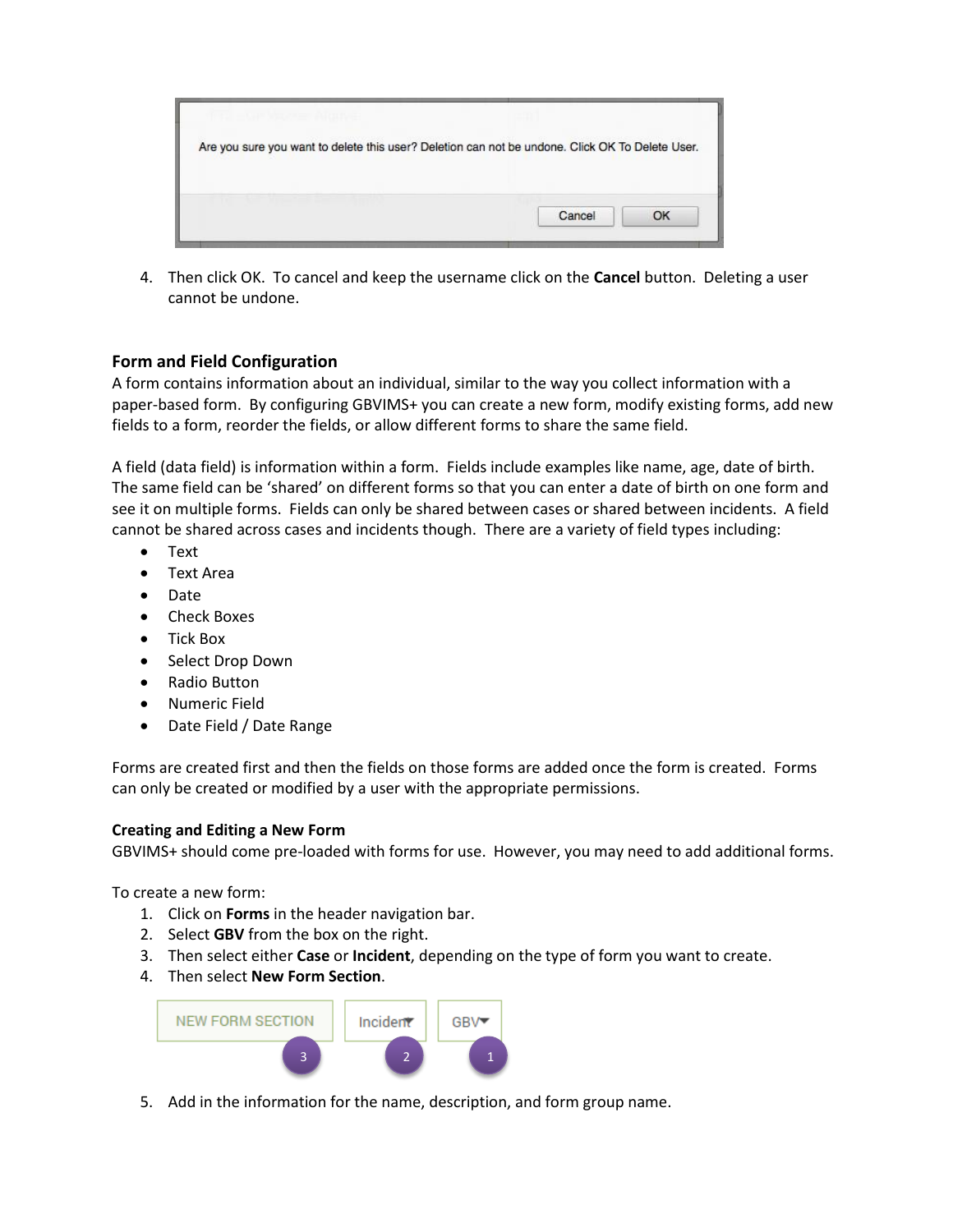| <b>Visible</b>         | ☑                                   |
|------------------------|-------------------------------------|
| Name                   | Adding a form                       |
| <b>Description</b>     |                                     |
| <b>Form Group Name</b> | (Select)<br>$\overline{\mathbf{v}}$ |
|                        |                                     |

- *Form Name*: this is the name of the form that will appear in the list of forms.
- *Description*: this is a description of the form and is not displayed.
- *Form Group Name*: this is the name that displays in the left navigation panel when forms are grouped. The form group has a dropdown to the right of the name in the left navigation panel. Clicking on this dropdown expands or contracts the form group. To add the form group name, you can select an existing form group from the dropdown list or add a new one. To add a new one, type the desired name in the box directly below the field and then click on the phrase 'Click to add <form group name> directly below that:

| (Select)                               | A |
|----------------------------------------|---|
| adding a new form group                |   |
| Click to add "adding a new form group" |   |

If you want the form to appear by itself and not as part of a group at the top level in the Left Navigation Panel, you must enter same the Form Name in the Form Group Name field by using the instructions to add as described above.

• The system will default to making this form visible. If you do not want it visible, simply uncheck that tick box.

| <b>Initial Language: English</b> |               |  |
|----------------------------------|---------------|--|
| <b>Visible</b>                   | ⊽             |  |
| <b>Name</b>                      | Adding a form |  |

- 6. Click on the **Save** button once all the information is entered.
- 7. Once you have saved the form, you can add fields to the form (instructions in the section below).

To edit an existing form:

- 1. Click on **Forms** in the header navigation bar.
- 2. Click on **Forms** from the left panel navigation bar.
- 3. From the list of forms, find the form to be changed and click **Edit** in the right column, and edit any information.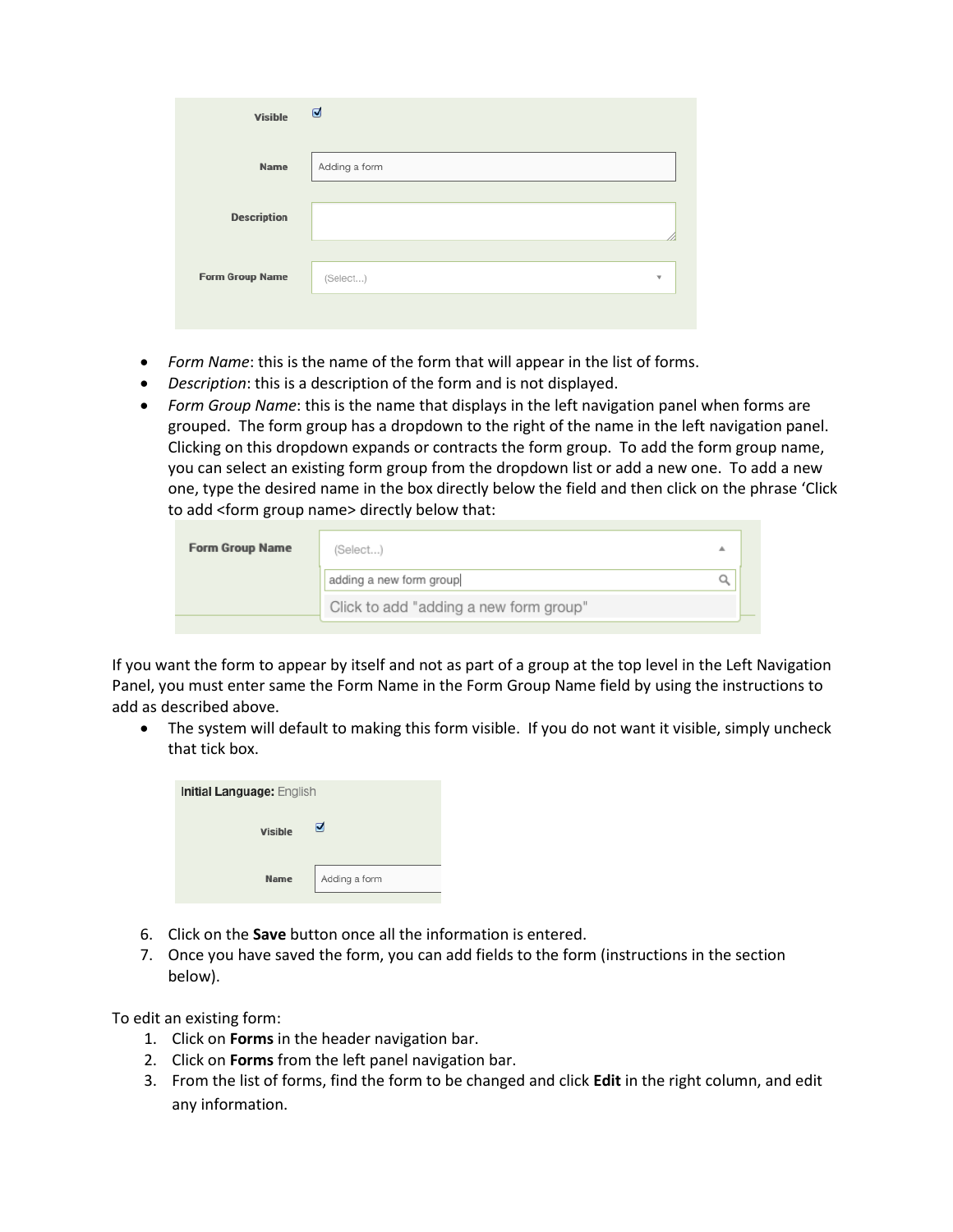4. Click on the **Save** button once all the desired information is entered.

#### **Creating and Editing Fields on a Form**

In order to create or edit fields on a form, you must first create and save the form before you are able to enter the fields to be displayed on the form. Once you have saved the Form, you will see the following at the bottom of the form creation page:

| <b>Fields</b>                                                                          |  |  |  | <b>ADD</b>     |
|----------------------------------------------------------------------------------------|--|--|--|----------------|
| You can click on the fields to drag & drop on the required order.                      |  |  |  |                |
| <b>DISPLAY NAME/DB NAME</b><br><b>HELP TEXT</b><br><b>FIELD TYPE</b><br><b>HIDDEN?</b> |  |  |  | <b>ACTIONS</b> |

#### To add a field to the form:

1. Click on **Add**, and the following will appear:

| SELECT TYPE OF FIELD     |                                  |                |
|--------------------------|----------------------------------|----------------|
| SCROLL UP TO VIEW MORE   | <b>Initial Language: English</b> |                |
| <b>Text Field</b>        |                                  |                |
| <b>Text Area</b>         | <b>Display Name</b>              |                |
| <b>Check Boxes</b>       |                                  |                |
| <b>Tick Box</b>          | <b>DB Name</b>                   |                |
| Select Drop Down         | <b>Help Text</b>                 |                |
| Radio Button             |                                  |                |
| SCROLL DOWN TO VIEW MORE | Visible                          | $\blacksquare$ |

- 2. Choose one of the **Field Types** from the left hand navigation panel. Once a field type is selected, the fields required to create that type of field will appear. All field types will ask for the following information:
	- *Display Name*: This is the name that will display on the form.
	- *DB Name*: This is the name for the database field. If you leave this blank, the application will name the database field for you. This is important to note if you want to share fields as described later.
	- *Help Text*: The help text will appear below the field only when you are editing or entering in information. The help text is not visible when you are only viewing the record. This allows you to provide some guiding language to give the user a frame of reference for the proper answer or how to come to a conclusion based on information provided.
	- *Visible*: Use this indicator to have the field show on the form (Checkbox is checked) or hidden on the form. It is highly recommended that you hide unwanted fields rather than delete them. The exception is in the case of a field created in error or duplicated. Once a field has been in use, it is preferable to hide it rather than delete it.
- 3. When you have entered all the information for the field, click Save.
- 4. Repeat until you have all the fields entered.
- 5. When all the fields have been entered, click **Save** below the header navigation to save the form with the fields.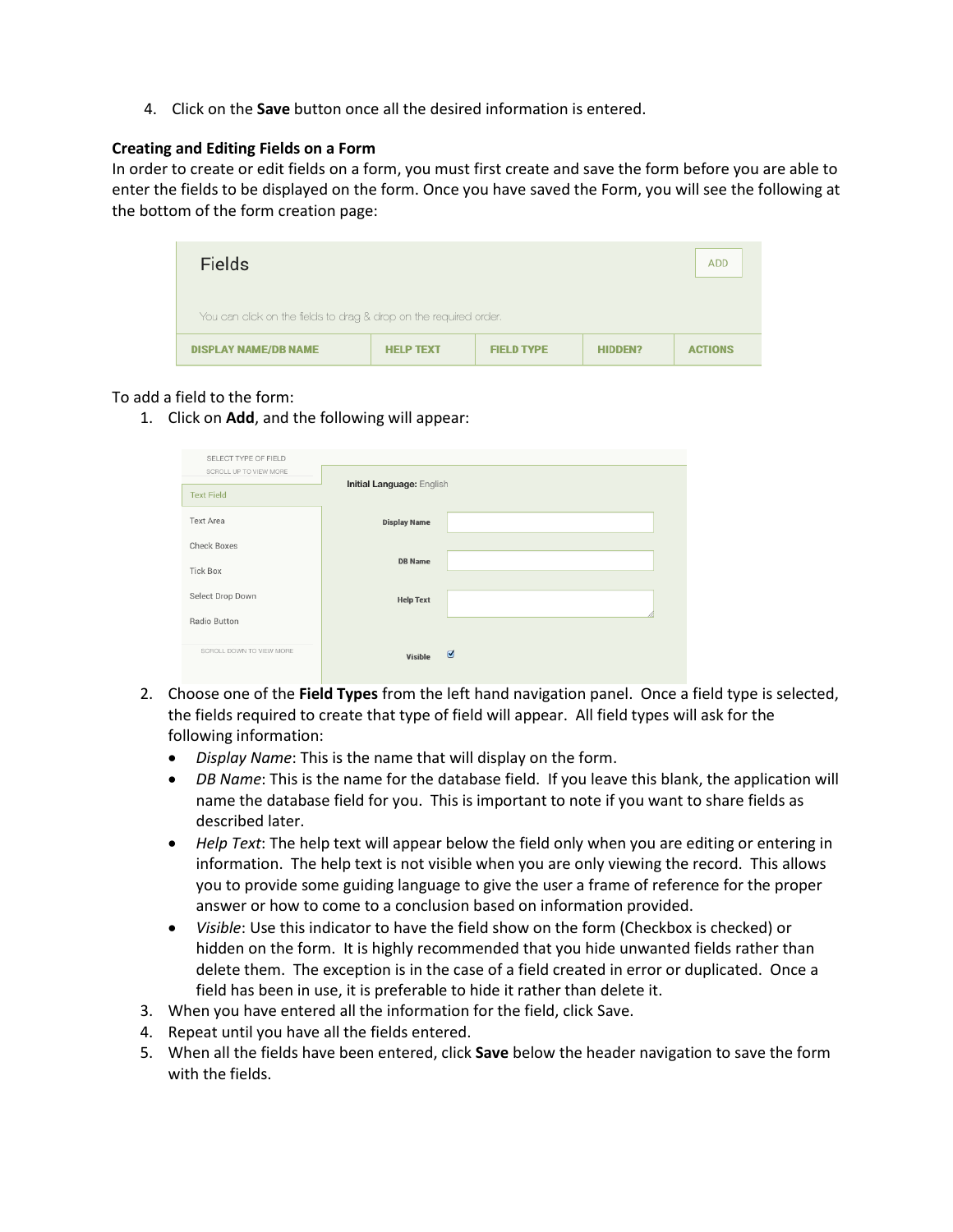A brief description of each field type and any additional information to build the field is detailed below:

- *Text Field*: This is used for brief lines of text. It will not expand to fit the text entered. Text will not be truncated but it is not easy to view.
- *Text Area*: Unlike a Text Field, a Text Area will expand to fit the text entered. A Text Area is differentiated by the hash marks in the bottom right corner:



● *Check Boxes*: this is most appropriate when there are two or three options for a field as shown below:



The check boxes will display in Edit mode. In View mode, only the text of the option selected, such as 'Yes' or 'No' will appear.

*Tick Box*: this is a checkbox with one selection as shown below:



Like a check box, the tick box will display in Edit mode. In View mode, only the text of the option will appear. In some cases, even when the tick box is not selected, the opposite value will show in View mode. For example, if the value of the tick box is 'Yes' and it is unchecked, the field may contain 'No' in view mode.

● *Select Drop Down*: this field allows the user to pick a value or values from a defined list of options as shown below:

| <b>Protection Concerns</b> |                           |  |
|----------------------------|---------------------------|--|
| If Other, please specify   | <b>Sexually Exploited</b> |  |
|                            | <b>GBV survivor</b>       |  |
|                            | Trafficked/smuggled       |  |
|                            | Statelessness             |  |
| <b>Disability Type</b>     | Arrested/Detained         |  |
|                            | Migrant                   |  |
|                            |                           |  |

To configure a select drop down, there are some additional fields in the window: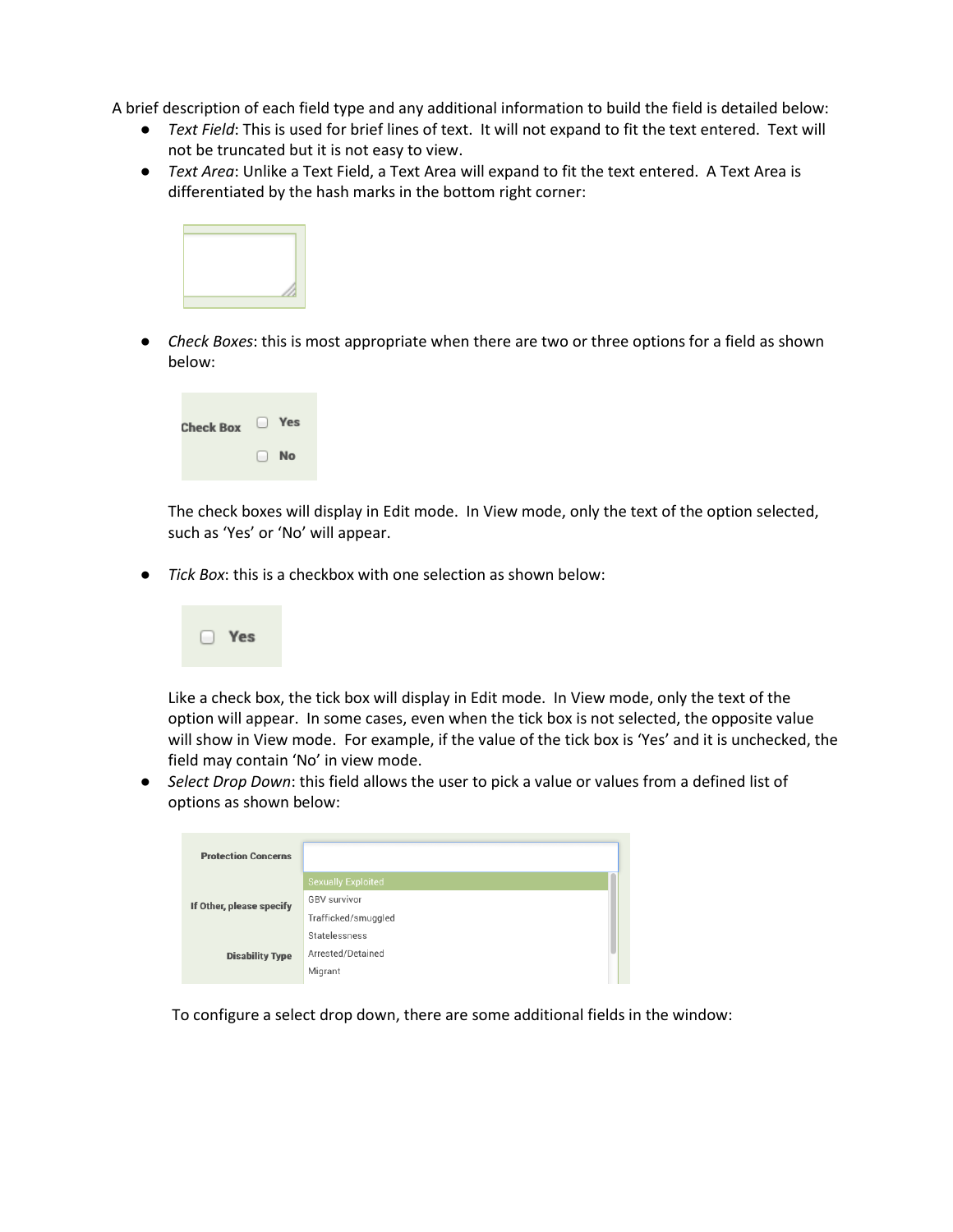| <b>Options</b>                      |  |
|-------------------------------------|--|
| Lookups                             |  |
| <b>Multiple</b><br><b>Selection</b> |  |

The Options field is one way to configure the list of items that a user will see when they access this field. To add options, each option must be on a separate line. The Lookups field is a way to indicate that the list of items should come from a Lookup, which is a list of items that may be referenced by multiple fields like Nationality, Ethnicity, or Languages and it is important that the values be consistent across Primero. The Lookup must be created before the field. See the section on Lookup Management for instructions. The Multiple Selection checkbox indicates if the user is allowed to pick more than one item from the list. If the box is unchecked, only one selection is allowed.

- *Date*: this field type will automatically validate that what the user enters is a valid date field. The standard date format for Primero is dd-mmm-yyyy.
- *Date Range*: this field type allow the user to enter a From and To date as shown below:



Within a form there are two additional field types that are unique from other field types:

- The **Subform**, also referred to as a Nested form, is a section of a form where a user can collect the same set of data for multiple occurrences within the same case or incident. This is used throughout GBVIMS+ to collect information where a case may have multiple follow-up visits, for example or information on multiple alleged perpetrators.
- A **Separator** identifies a new section within the form. An example is within a form, there may be a separate section that is only completed once. This is not a sub-form because you only complete it once.

To create a subform:

- 1. Select **Subform** from the list of field types in **Forms**.
- 2. Find the Subform in the list of fields and click **Edit**.
- 3. Edit any information and **Save**.